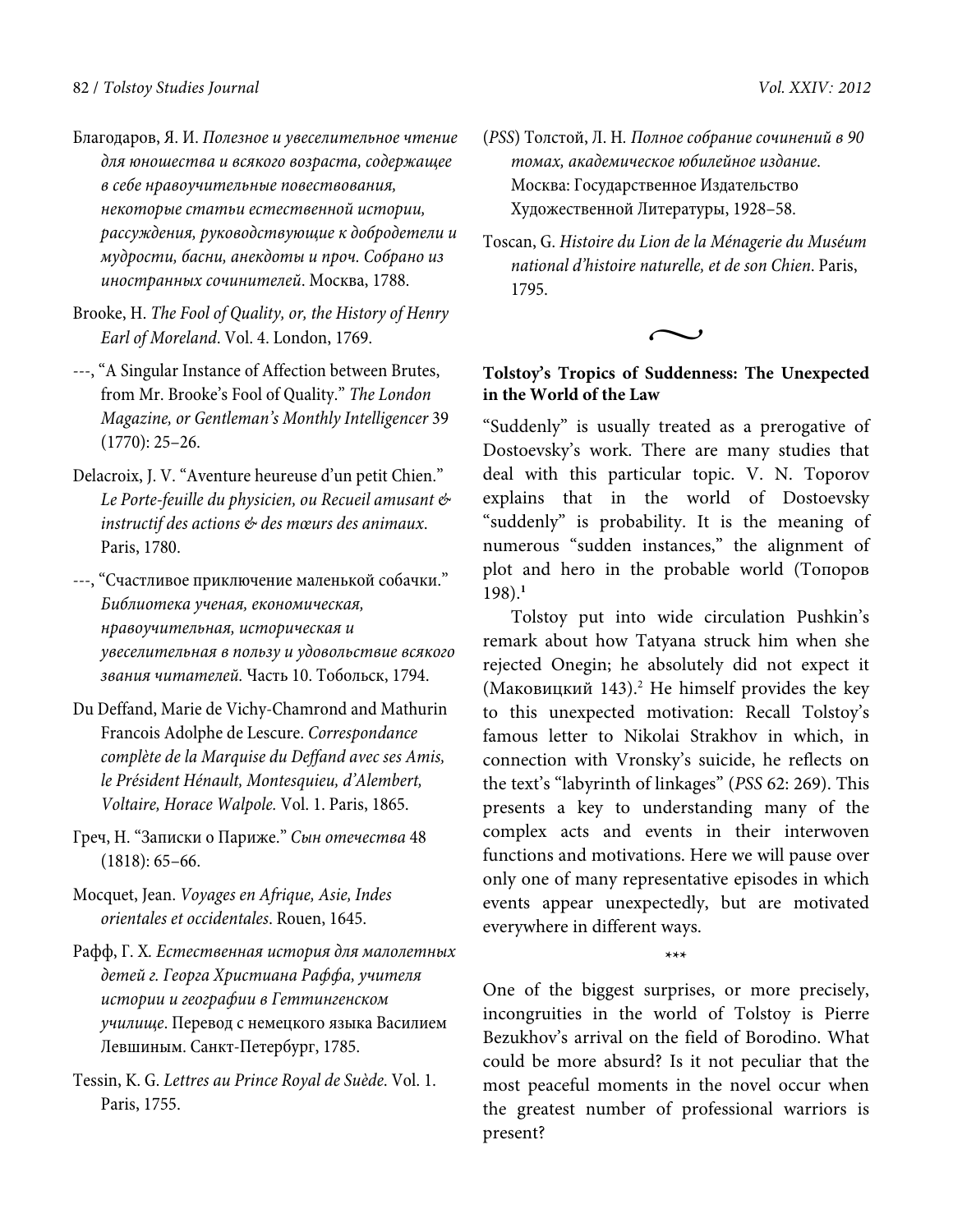### *Tolstoy Studies Journal Research Notes* / 83

One such moment of decision is when Pierre is surrounded by the chaos of Moscow. Among his various impressions is the execution of the miserable Frenchman who is thrown to the mob as a spy. Here is the point of origin when Pierre

decided once and for all that he could no longer remain in Moscow and that he would now go to the army, which he thought he either told the coachman, or about which he believed the coachman must have known. (*PSS* 11: 183)

The significance of this rests in the fact that he does not understand how such a fateful decision had been made: Pierre does not know if it was he or his driver who decided to go. "Something" decided in him, and the author refuses any motivation. This is a classical manifestation of the "trope of suddenness."

In order to explain the "mysterious basis of this decision" (Genette's formulation), we need to trace the "labyrinth of linkages" directly from its source. Immediately, we are faced with the necessity of slow reading and "petty" analysis. This labyrinth consists of a set of many links, of episodes and micro-episodes that are not concentrated, but scattered through the text. This dispersal, moreover, is itself significant.

Pierre's personality and artistry were already made clear two books earlier in the epic. Pierre is the most Tolstoyan of Tolstoy's heroes. Pierre is the most complete embodiment of the human Tolstoy. Pierre is "the moving type" (Genette 308). This very capacity for variation appears as an invariable property of Pierre's personality. The Borodino moment thus is not the total of Pierre's life, but a major fracture.

This, of course, is a strange act. But what is an act in the world of Tolstoy? The finest Tolstoyan heroes are not inactive, but their activity is not commensurate with their spiritual substance. In Tolstoy the inner does realize itself fully on the outside, remaining within itself as the highest value. Every separate act is motivated not only by a

momentary situation, but by the individual personality of the individual and by his entire life.

The first, most obvious level of motivation is character. Tolstoy delineates an innate and adaptive character. "What is innate character (what is acquired)? From previous existences a storehouse of life is handed down."3 Pierre's innate character appears in full within the first two volumes, before the beginning of the Patriotic War of 1812. Pierre's impulsiveness and the wide range of his life experiences are important to understanding this situation—from the depths of hypochondria to the sudden outbreak of madness.

If the act does not correspond to the character then the character is doomed to failure. So Pierre's idea to kill Napoleon is "an impossible matter—not due to its difficulty, but rather because it is incommensurate with [Pierre's] nature" (*PSS* 11: 391).

Character is not, however, even the last level of depth. In A. V. Mikhailov's fundamental work, "From the History of Character: The Problem of Character in Art," the fate of character is traced its philosophy and aesthetic fulfillment in various forms of art from antiquity to the present day. The author points to something deeper than character, to something to which he refuses to give a definition. Mikhailov writes:

[It] lies somewhere in the inscrutable and murky depths of personality, perhaps as its foundation, maybe the result of their relative sum, or as something absolutely submerged in the isolated darkness of the individual's world. The process is complex and deep, we can glimpse it only through narrow slits that you cannot really call real windows. (265–266)

By way of such "narrow slits," such an attempt to listen to the subterranean stream may be considered a breakthrough into the subconscious, something Tolstoy discovered long before Freud. One could cite numerous examples here. Repressed instincts hidden from one's own feeling, from false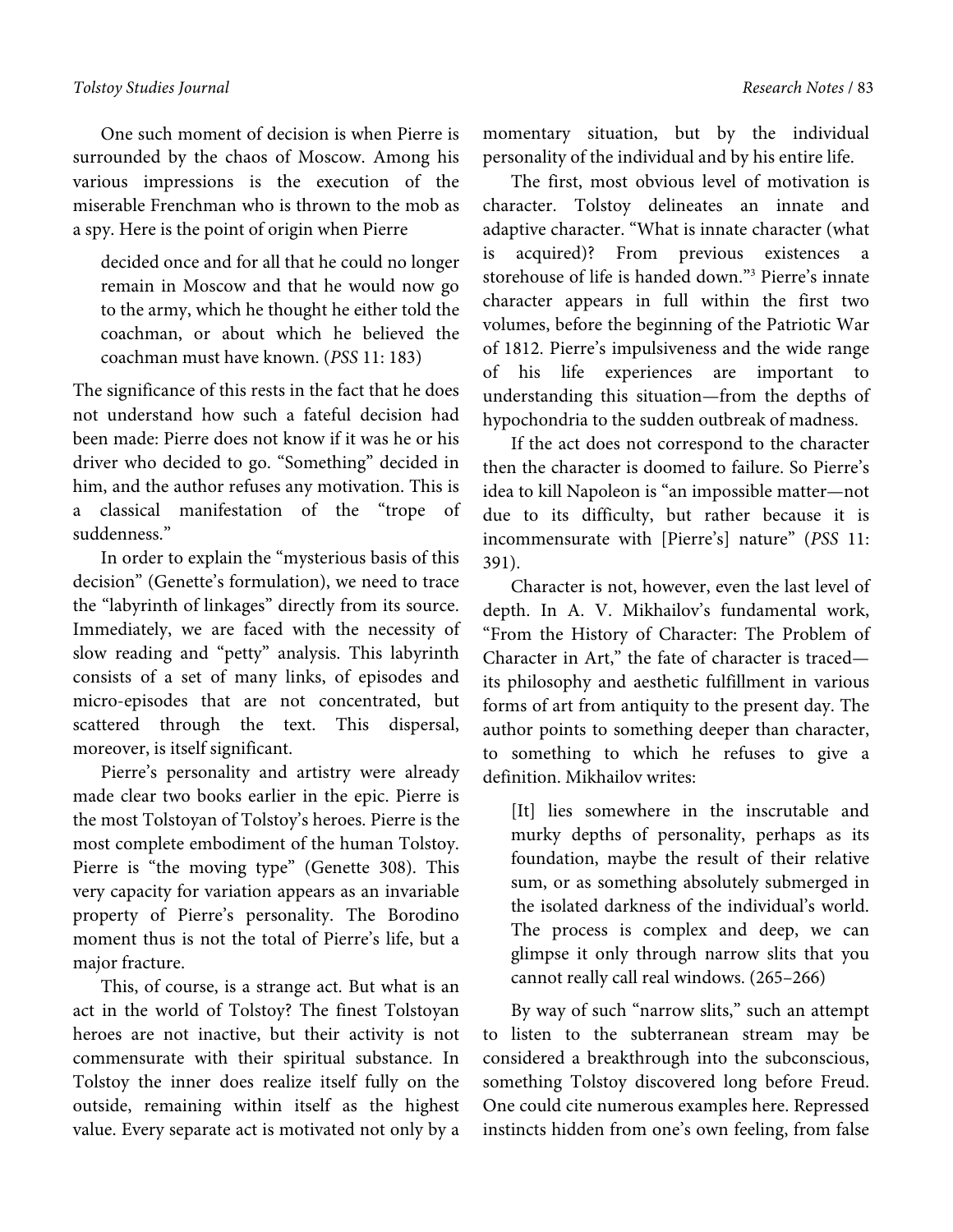motives—everything organically enters into the anthropology of Tolstoy.

Mikhailov's discourse proceeds to a level deeper than either the subconscious or collective unconscious: "In the internal there is an even deeper generative beginning" (187, 189). The scholar refuses to define precisely what the "core" is, what constitutes "the deeper generative beginning." Perhaps, however, this can be neither formalized nor defined. This discourse, apparently, concerns man's hidden engine, concerns something deeper than character and its formation.

An artist of Tolstoy's caliber knows this; he knows what it is, what is "undefinable" (*PSS* 10: 212). Definition, as we know, limits and can, roughly speaking, distort its subject. Consider, for example, Tolstoy's deliberately vague favorite expression: "something of life" (*PSS* 48: 122). Reflecting on the different levels of depth in a person, Tolstoy suggested that this last one, the level he named the "force of life," remains incomprehensible until the end. There is something which the person cannot understand, let alone define, but that he, nevertheless, *knows* better than anything else in the world. It is that which life gives us and about which we speak, my individual "I" (*PSS* 45: 13). Tolstoy rightly says that if man conquers his aspirations and acts contrary to them it is because he does so according to the strongest motive. Every act thus is a consequence of the strongest motivation. This, indeed, is truth, for if you look at the person like a self-acting machine without taking into consideration that which makes the machine work, without asking yourself what is the force that drives the machine and "motivates action," this question remains unanswered (*PSS* 55: 183). Indeed, why in peaceful Pierre did the most powerful of impulses, the desire to go to war, appear?

In other words, the undefined center of Pierre's self, that which is deeper than character, is "knowledge," something both he and Tolstoy know about themselves: "In me there are no limits" (*PSS*  52: 260). That is to say, there is in each person a sense of longing for that which "never was and never will be," but which, nevertheless, is.<sup>4</sup> As the late Tolstoy argued, "Man is the whole and the part of everything."5 As "a man of Tolstoy," Pierre knows this to be true. Pierre arrives at this formulation during his dispute with Prince Andrei at Bogucharovo: "I constitute a part of the vast, harmonious whole" (*PSS* 10: 116).

Pierre's whole spiritual development leads to the moment when that "living-conscious" feeling is becoming ever more aware and demanding of its own realization. This feeling is what leads Pierre to the masons, as well as to one of the most important experiences of Borodino—his captivity and contact with those whom he once called *them*: "And all of this is mine, and all this is in me, and all of it is me" (*PSS* 12: 106).6 There it was born in the subconscious, in the early morning dream, the word, retracting from the essence of that about which his soul always languished to join together.

This is Pierre's personality as it was coming together by the beginning of the Patriotic War of 1812. Pierre sees the comet as a sign that "now we are children of the Earth and eternally children of the world" (*PSS* 52: 260). Daily life ascends to a higher dimension.

The time between the beginning of the war and Pierre's sudden decision to go to the army is filled with an abrupt change of spiritual states and irrational impulses. Due to the discrete nature of the narrative, the fragmentary episodes in which Pierre appears, it is as if during his absence in the text something in him matures. He enters into this new epoch of self-development with a joyous feeling of impending disaster—finally, latently realizing itself in him is the inner knowledge of the fact that he constitutes a "part of the vast harmonious whole." That is why he must do something. With every individual episode there is a new solution to the question "what must I do?" Only one decision is rejected—enlistment in military service. There are many reasons for this, all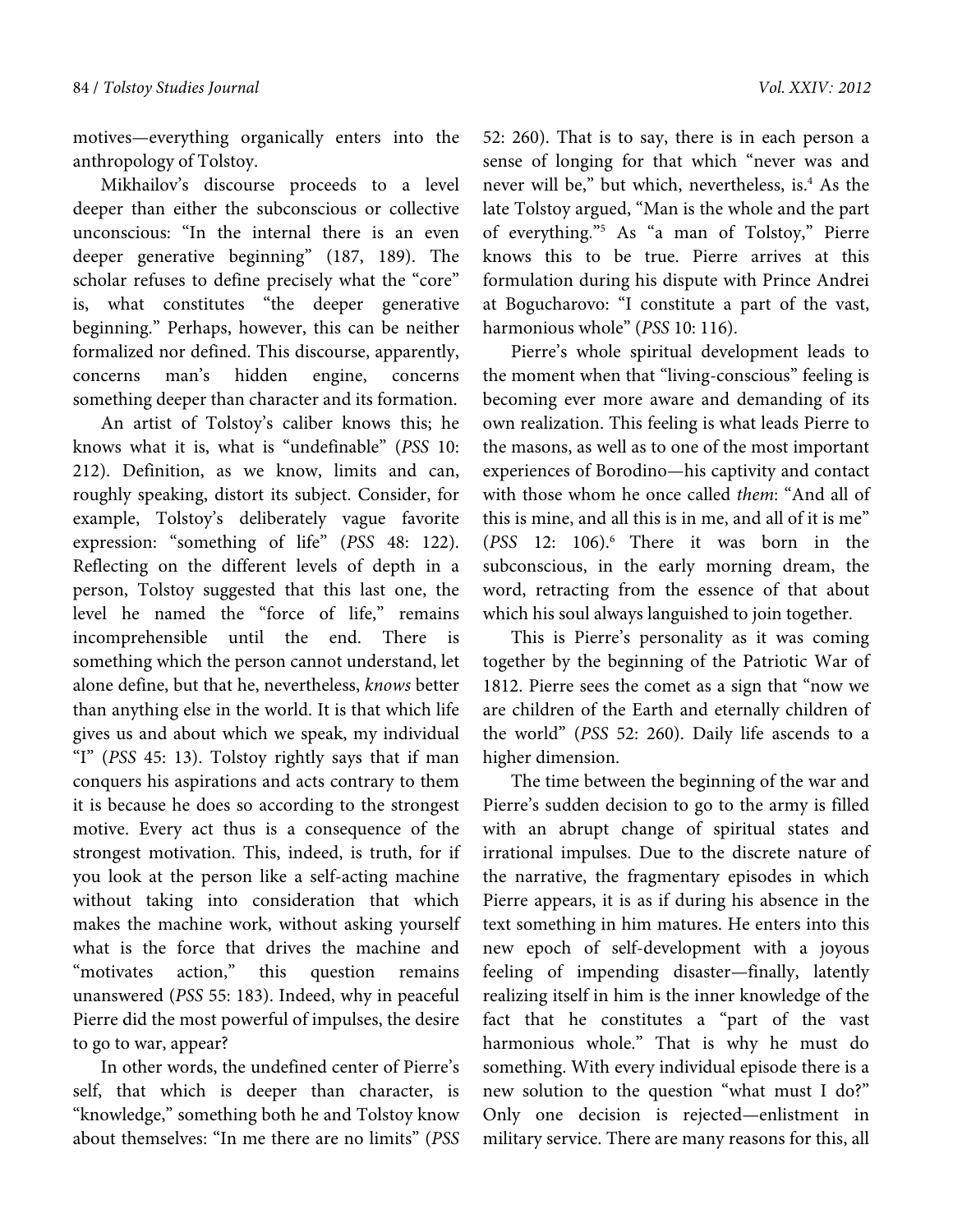of them mentioned in the text. The most rational decisions indicate that there is something central and all-defining, albeit irrational: I desire but I do not desire. Consequently, even when the solitaire cards indicated that he was to join the army, he did not go. What consciousness does not accept, the subconscious spurns. But together they demand some type of action to which it is indifferent until this moment. The decisive act appears unmotivated, the purest manifestation of suddenness.

This explanation may give synergy to a modern worldview. Everything—Pierre's identity as it developed towards this point and everything experienced by him since the beginning of the war—is, in the language of synergy, an overstressed system. The system approaches the point of bifurcation, which is to say, a fork in the road, and is in a pre-launch state of readiness. In the points of bifurcation "appear the possibility and necessity of random selection" (Чернявский 63). In the language of synergy, selection is random, emergent. It suddenly emerges somewhere on the side, deriving not from the present; it is something that defines the entire fate of the system. For this, a small resonating effect is necessary and sufficient (Князева 40–47). The impression of the Frenchman's execution appears as just such a small resonating effect and emergent trigger mechanism.

The third volume of the epic, directly devoted to the Patriotic War of 1812, begins with a large philosophical digression about that which appears as the cause of actions. There is no cause. All is just a coincidence of those conditions within which every living, organic, and elemental event takes place. This is said about historical events, but it also occurs in the events that constitute the lives of individual people. Pierre's investigative act appears as confirmation of this: There is no cause; there is only the coincidence of the cause.

But thinking about the aggregate of causes complements the famous Tolstoyan reasoning about the "labyrinth of linkages." Namely, the "labyrinth of linkages" defines the principle underlying synergy, "from complexity to perplexity." So too with "coincidence" and "labyrinth." In the artistic whole of the epic Tolstoy does not add causes; rather, he *intertwines* them. When he goes to the army, Pierre does not know that there he will join together and find happiness, and thus will find the path to the center of his being, which will help address his raft of torturous questions. It is as if the causes are absent and the goal is unknown to the hero.

Neither individual, nor character appears as defined, but is only part of the aesthetic whole of the book. *War and Peace* is a people's epic because in the center of the great event of national history a professional soldier could not have appeared, but only an individual representing peace and world. Pierre does not fight, he sees and comprehends meanings. Despite how out of place Pierre would seem, especially upon first glance, Tolstoy leads him to the field of Borodino. From the perspective of a single person, namely, Pierre Bezukhov, this was an accident. But when looked at from the elevated position of the epic, it is not an accident, but poetic need. This is how in the epic two artistic tasks intertwine—the anthropological and aesthetic wholes.

The root system of a sudden act has branches at all strata of life and at different levels of depth. This deep "labyrinth of linkages" was analyzed by the author in all of its elements, but—and this as a matter of principle is especially important—the aggregate of these elements is not concentrated in one place, but is spread out in various fragments of the text. This creates a broad and solid foundation of laws upon which undisputable unexpectedness stands.

**\*\*\*** 

However paradoxical the situation, no matter how strange the act, the reader does not linger over the trope of "suddenness;" everything to him is clear and understandable. According to Tolstoy,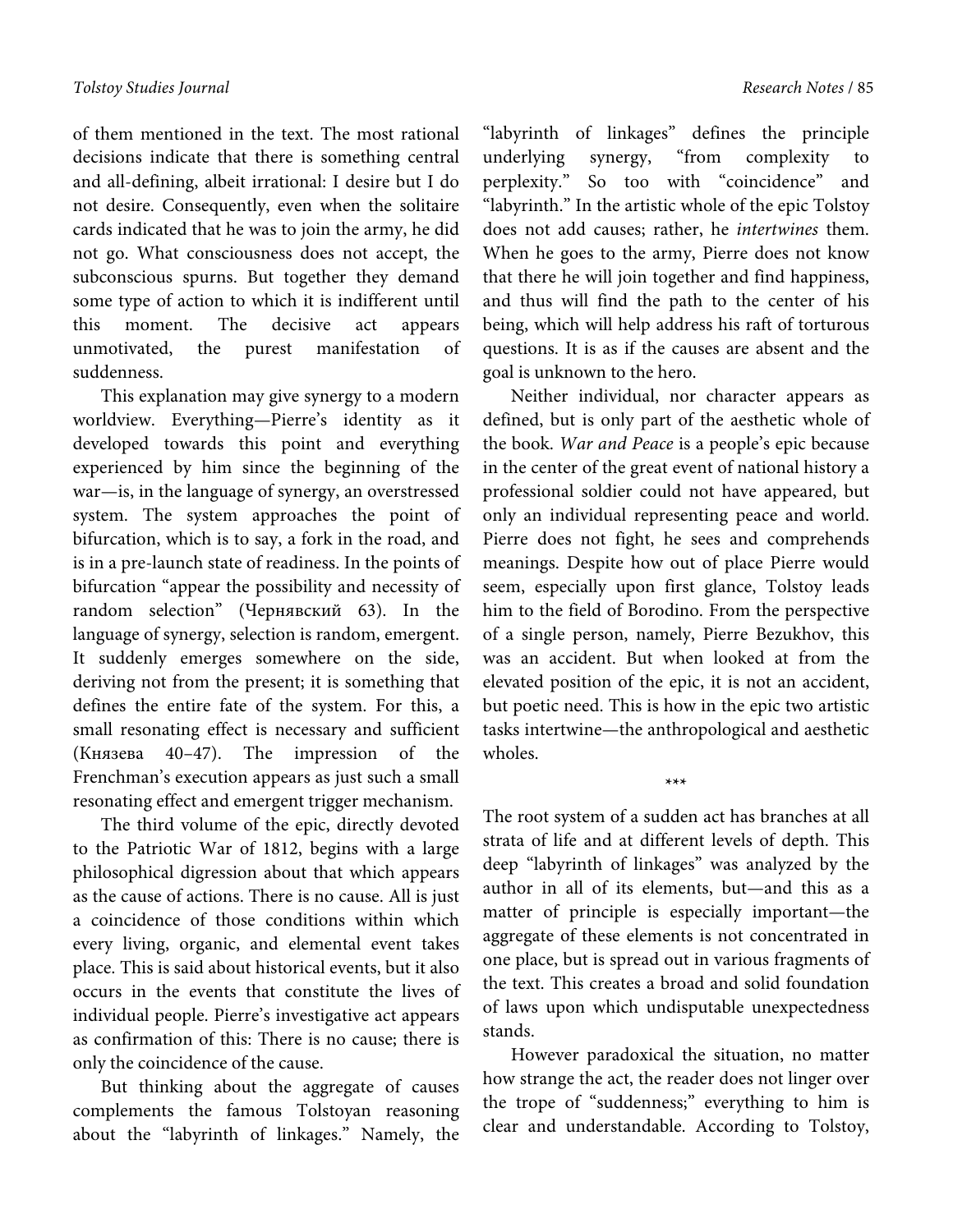the main property of art is to infect. Consequently, it seems natural to the "infected reader," who does not step beyond the border of "how it usually happens" in Tolstoy.

Like any other, Tolstoy's world shakes with unpredictable actions and events. And this does not refute the truth that in this work reigns the spirit of the general law. The all-encompassing epic art of Tolstoy reflects the laws of the universe, according to which unexpectedness is as rooted in existence as a stable state. "Suddenness" does not oppose "how it usually is;" it absorbs it. The reader can nearly miss this "suddenness" because he has entered the general spirit of epic laws.

We started with a reference from Dostoevsky. The trope of "suddenness" is another motif in the opposition of Tolstoy and Dostoevsky; it is natural to compare and contrast, but artificial when they make a choice and render a preference. We therefore conclude with a fragment from a letter from Thomas Mann, who is often thrown together with his brother, Heinrich: "I stood akimbo and remembered Goethe's words about the Germans' stupid argument over who is greater, he or Schiller: 'They should be glad to have both of these guys'" (Манн 362).

> O. V. Slivitskaya (trans. Matthew McGarry)

# **Notes**

1. For a complete version, see Сливицкая ("Неожиданное" 3–14).

2. Translator's note: For reasons of accessibility, I have deliberately cited the alternative version of Pushkin's remark about the way Tatyana surprised him. The original that Slivitskaya cites in the article—"Татьяна 'удрала штуку'"—is idiomatic and does not translate easily into English.

3. From Tolstoy's conversation with Korolenko in August, 1910. Korolenko: "You gave types of 'changing people'" (Bezukhov). Tolstoy: "But a type remains a type: not 'changing,' but moving." For details, see Маковицкий 320.

4. Tolstoy recalls the delightful words of his brother, Sergey Nikolayevich: "Music is the reminiscence of that which never was and the dreams that never will be" (Маковцкий 199).

5. Similarly, see Сливицкая ("Истина" 8–11).

6. This conforms to new developments in the philosophy of the subject, transpersonal psychology. According to Ken Wilber, "the subject departs the boundaries of the personal principle;" the subject's "hidden" part is identical to the absolute and ultimate reality of the universe. "On this level, the subject is identified with the universal, as the one, or rather, the all-in-one." See Налимов 107, 113, 114.

#### **Works Cited**

- Чернявский, Д. С. "О методологических аспектах синергетики." *Синергетическая парадигма. Нелинейное мышление в науке и искусстве.*  Москва: ИФ РАН, 2002.
- Genette, Gerard. "Credibility and Motivation." *Figures I.*  Paris: Seuil, 1996.
- Князева Е. Н. и С. П. Курдюмов. *Основания синергетики. Режимы с обострением, самоорганизация, темпомиры*. Москва: Наука, 2002.
- Маковцкий, Д. П. *У Толстого*. *1904– 1910. Яснополянский дневник.* Москва: Наука, 1979.

Манн, Томас. *Письма*. Москва: Наука, 1975.

- Mikhailov, A. V. "From the History of Character: The Problem of Character in Art." *The Languages of Culture.* Moscow, 1997.
- Налимов, В. В. *Спонтанность сознания*: *Вероятностная теория смыслов и смысловая архитектоника личности.* Москва: Наука, 2011.